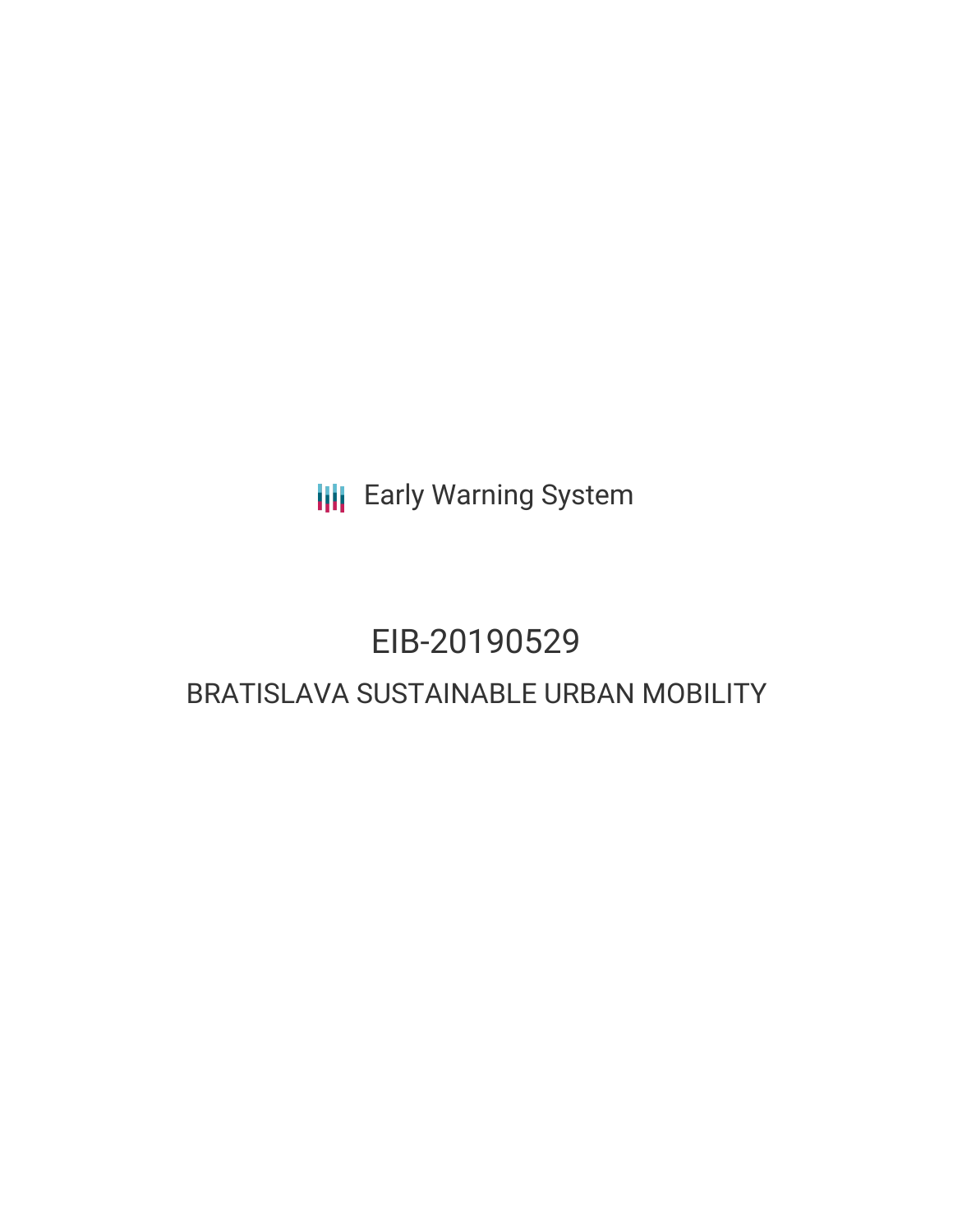

### **Quick Facts**

| <b>Countries</b>               | Slovakia                       |
|--------------------------------|--------------------------------|
| <b>Financial Institutions</b>  | European Investment Bank (EIB) |
| <b>Status</b>                  | Approved                       |
| <b>Bank Risk Rating</b>        | U                              |
| <b>Voting Date</b>             | 2019-12-17                     |
| <b>Borrower</b>                | <b>CITY OF BRATISLAVA</b>      |
| <b>Sectors</b>                 | Transport                      |
| <b>Investment Type(s)</b>      | Loan                           |
| <b>Investment Amount (USD)</b> | $$55.76$ million               |
| <b>Loan Amount (USD)</b>       | $$55.76$ million               |
| <b>Project Cost (USD)</b>      | \$274.32 million               |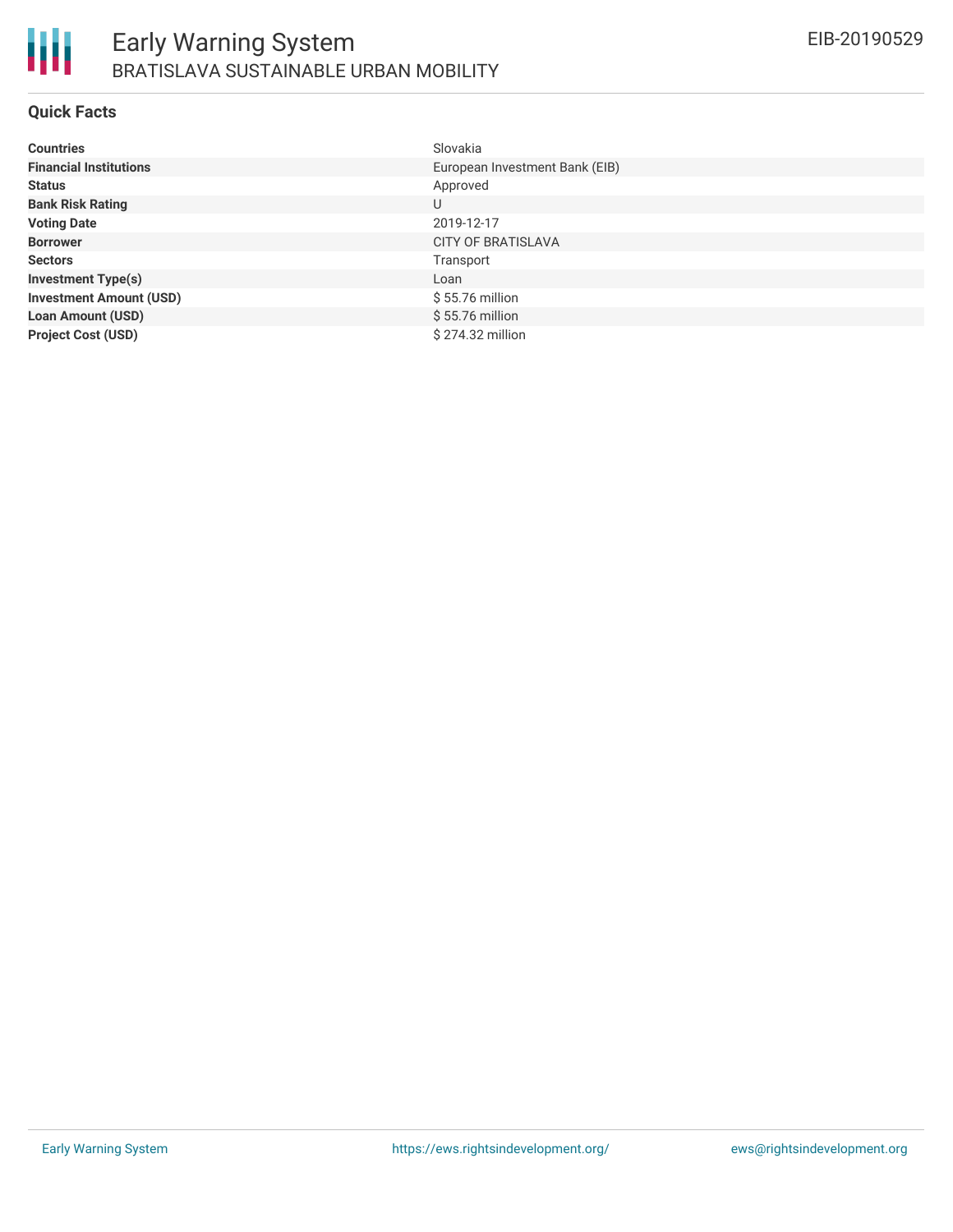

### **Project Description**

According to EIB website, the project aims to increase the attractiveness of public transport in the area of Bratislava and to promote sustainable mobility, by combining public and active transport. As a consequence, it will and reduce reliance on private cars and the related negative impact on environment and health.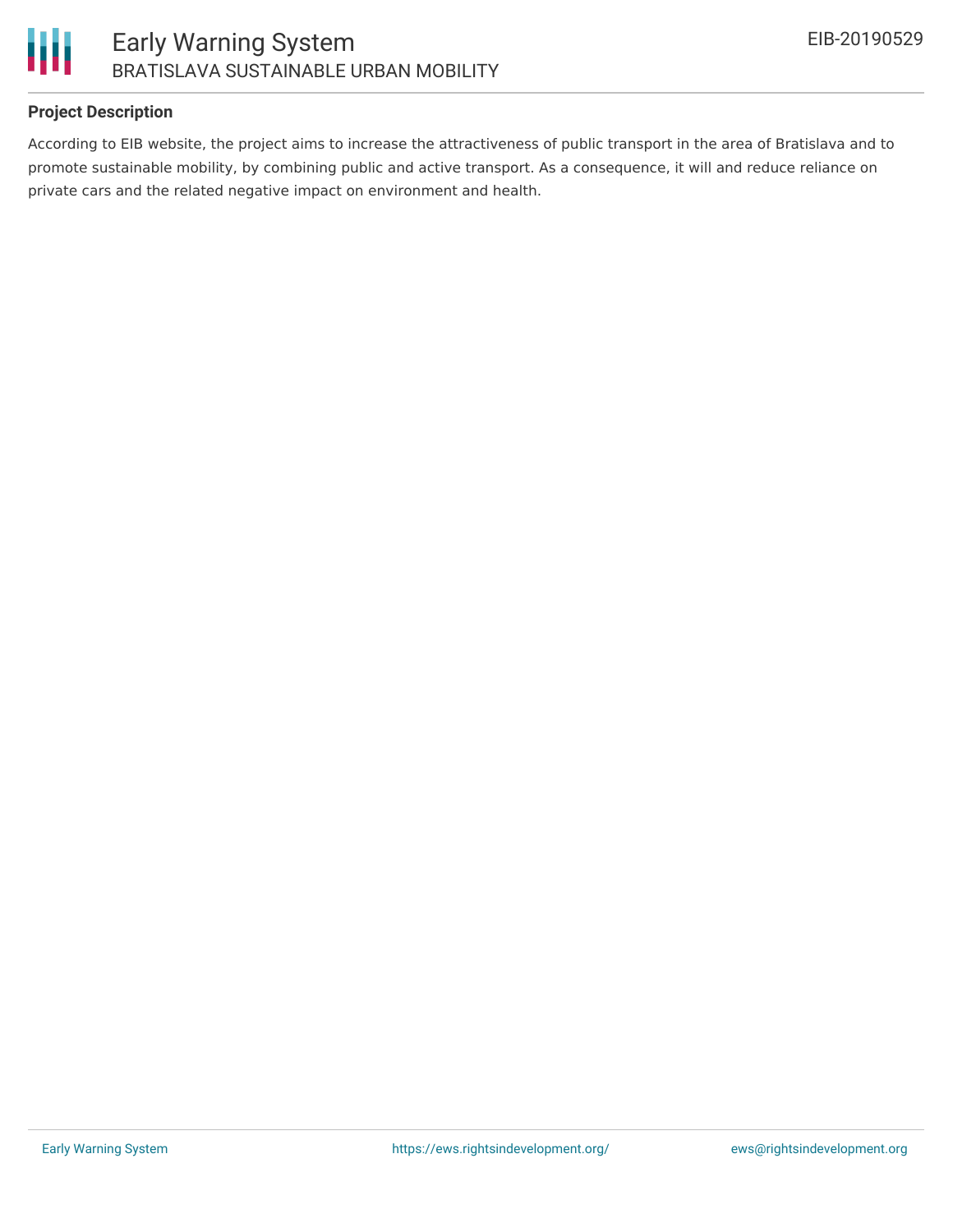# 朋

### **Investment Description**

European Investment Bank (EIB)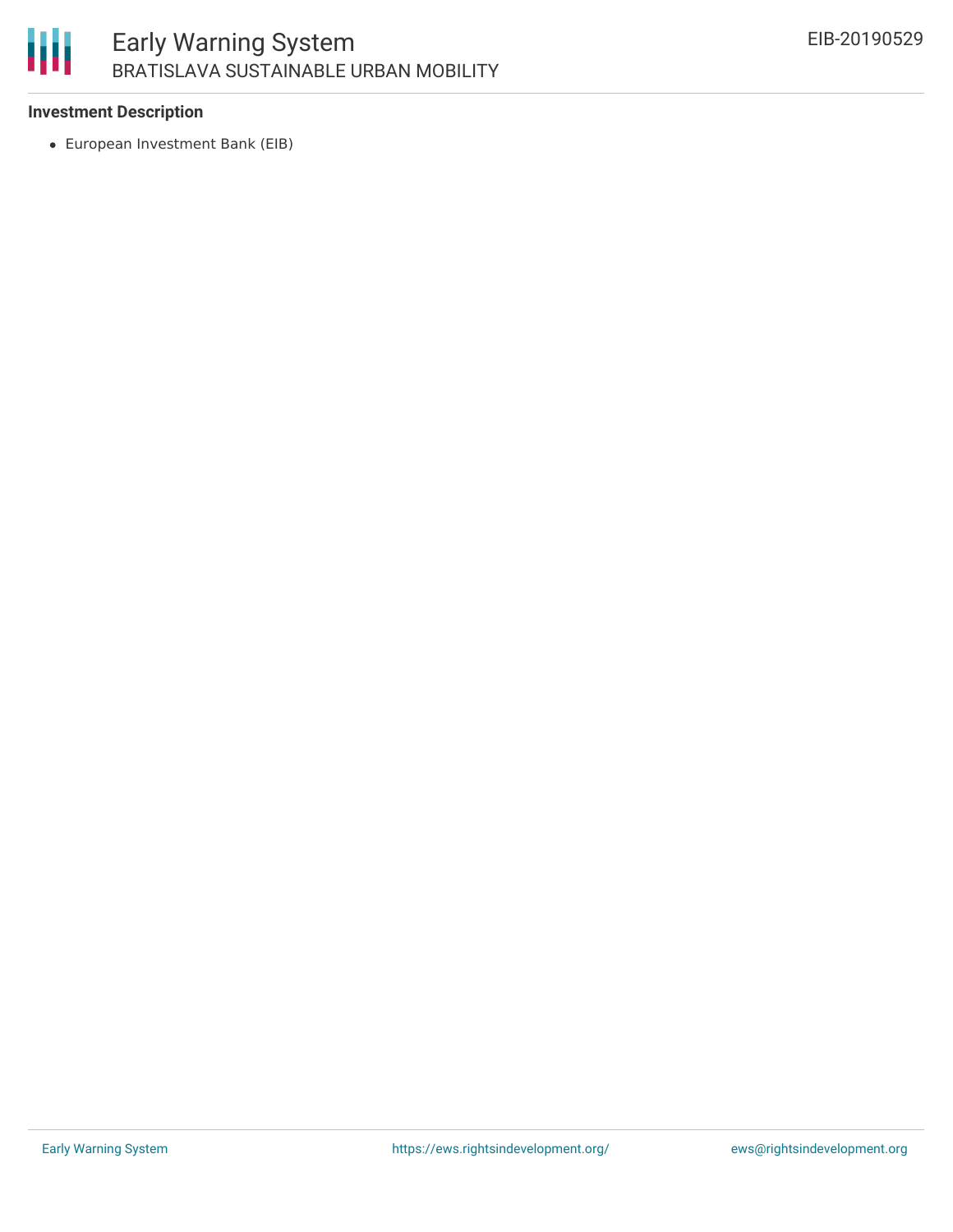### **Contact Information**

No contact information provided at the time of disclosure.

#### **ACCOUNTABILITY MECHANISM OF EIB**

The EIB Complaints Mechanism is designed to facilitate and handle complaints against the EIB by individuals, organizations or corporations affected by EIB activities. When exercising the right to lodge a complaint against the EIB, any member of the public has access to a two-tier procedure, one internal - the Complaints Mechanism Office - and one external - the European Ombudsman. A complaint can be lodged via a written communication addressed to the Secretary General of the EIB, via email to the dedicated email address complaints@eib.org, by completing the online complaint form available at the following address: http://www.eib.org/complaints/form, via fax or delivered directly to the EIB Complaints Mechanism Division, any EIB local representation office or any EIB staff. For further details, check:

http://www.eib.org/attachments/strategies/complaints\_mechanism\_policy\_en.pdf

When dissatisfied with a complaint to the EIB Complaints Mechanism, citizens can then turn towards the European Ombudsman. A memorandum of Understanding has been signed between the EIB and the European Ombudsman establishes that citizens (even outside of the EU if the Ombudsman finds their complaint justified) can turn towards the Ombudsman on issues related to 'maladministration' by the EIB. Note that before going to the Ombudsman, an attempt must be made to resolve the case by contacting the EIB. In addition, the complaint must be made within two years of the date when the facts on which your complaint is based became known to you. You can write to the Ombudsman in any of the languages of the European Union. Additional details, including filing requirements and complaint forms, are available at: http://www.ombudsman.europa.eu/atyourservice/interactiveguide.faces